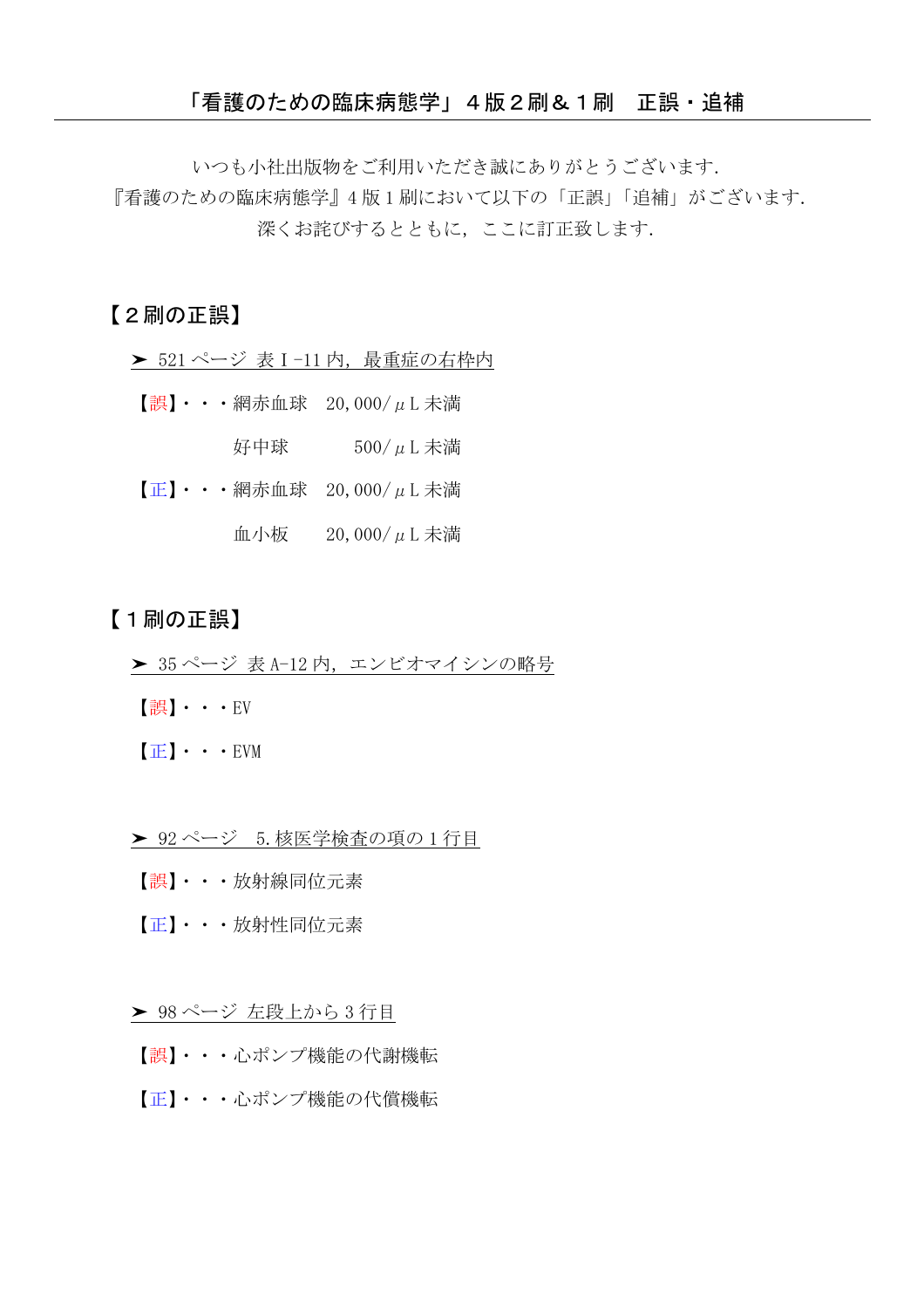- ▶ 103ページ 左段上から 20, 21 行目
	- 【誤】・・・②頻脈 毎分 100 を超える心拍数をいう. ③徐脈 毎分 60 以下の心拍数をいう.
	- 【正】・・・②頻脈 毎分 100 以上の心拍数をいう.

③徐脈 毎分 60 未満の心拍数をいう.

➤ 108 ページ 右段下から 3 行目

- 【誤】・・・60 以下のものをいう.
- 【正】・・・60 未満のものをいう.
- **► 128 ページ 僧帽弁膜症の Point 冒頭**
- 【誤】・・・左心房から左心室へ
- 【正】・・・僧帽弁狭窄は左心房から左心室へ

▶ 133 ページ 左段下から5行目

- 【誤】・・・非酸素化されていない
- 【正】・・・酸素化されていない

## ▶ 135 ページ 左段下から2行目

- 【誤】・・・収縮期血圧≧140mmHg または拡張期血圧≧90mmHg
- 【正】・・・診察室血圧が収縮期血圧≧140mmHg かつ/または拡張期血圧≧90mmHg
- ➤ 163 ページ 右段上から 5 行目
- 【誤】・・・便秘には機能性便秘,
- 【正】・・・便秘は機能性便秘,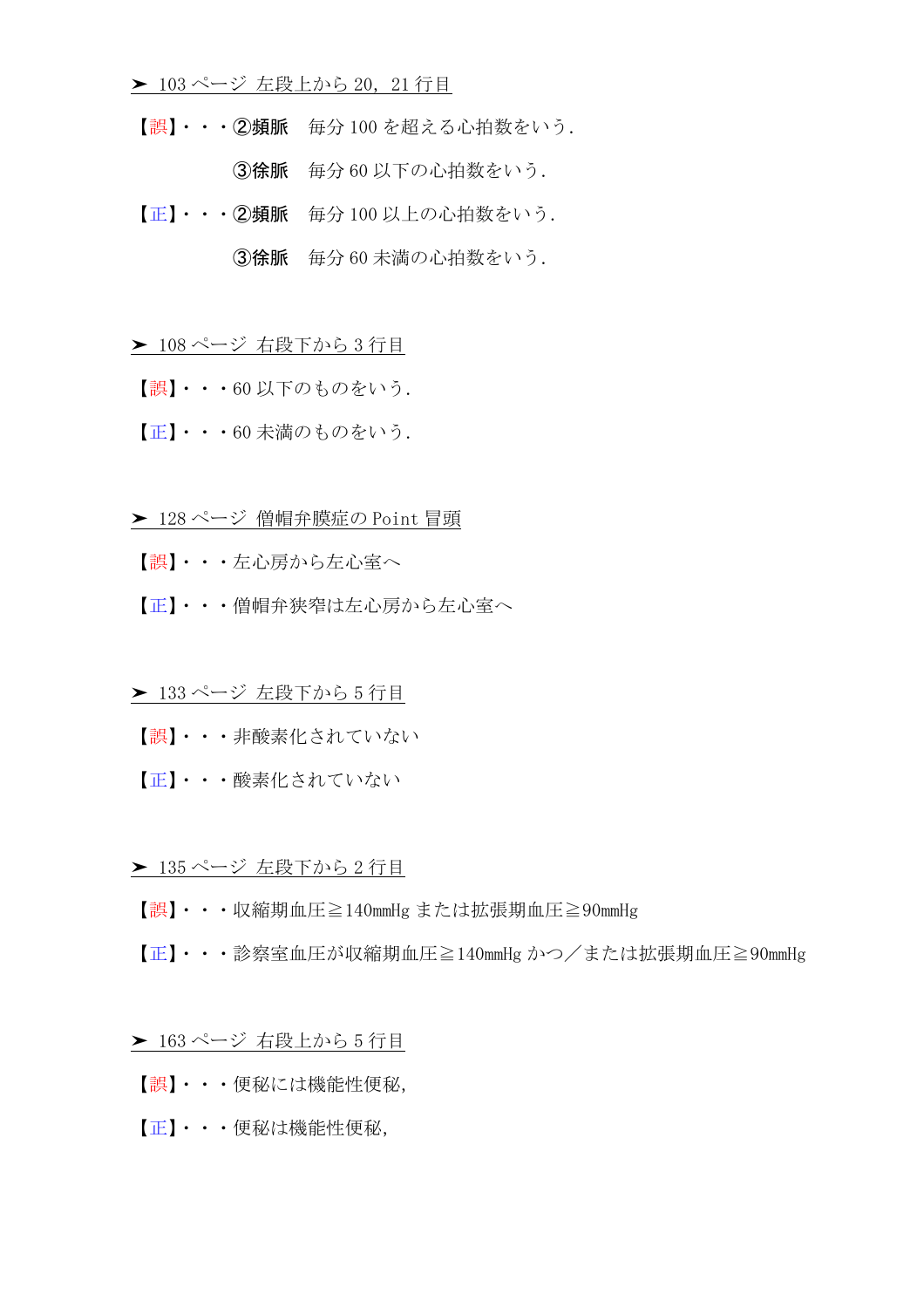- **►** 193 ページ 胃癌の Point 内
- 【誤】・・・組織形
- 【正】・・・組織型
- **►** 256 ページ 図 D-28
- 【正】・・・以下に差し替える



### ▶ 257 ページ 左段上から6行目

- 【誤】・・・一日平均 20g 以下
- $[\mathbf{E}] \cdot \cdot \cdot -$ 日平均男性 30g, 女性 20g 以下
- ▶ 266 ページ 左段下から5行目
	- 【誤】・・・Raynolds 5 徴
	- 【正】・・・Reynolds 5 徴
- ▶ 268 ページ 左段下から 10 行目
- 【誤】・・・胆嚢管癌
- 【正】・・・胆管癌
- ▶ 761 ページ 右段下から 16 行目
- 【誤】・・・対表面積
- 【正】・・・体表面積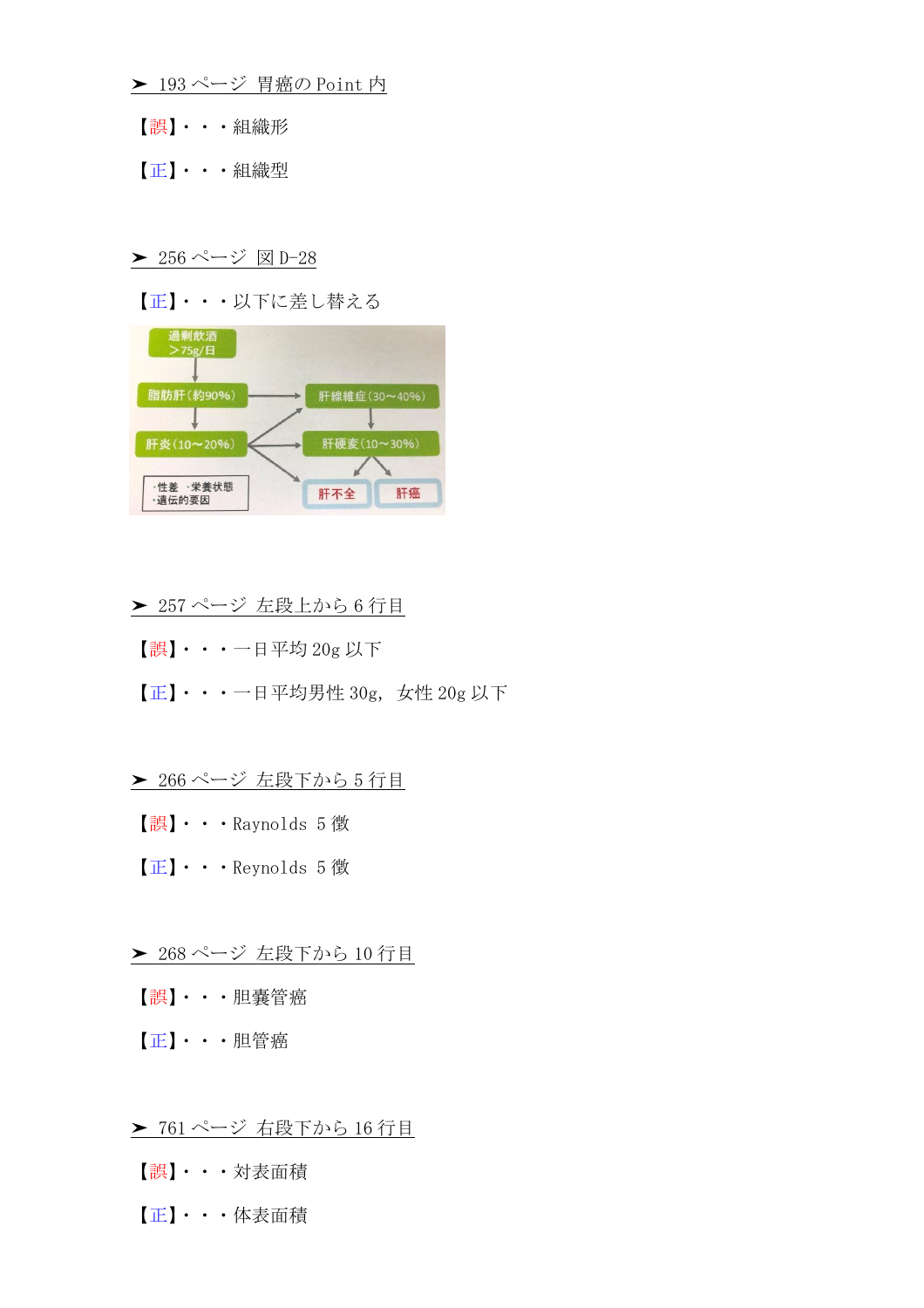# 【1刷の追補】

- **►** 50 ページ 図 A-43 のキャプション
- 【現】・・・CT で末梢側優位に輪状・網状影を認め,
- 【改】・・・CT で末梢側優位に輪状・網状影を認め(蜂窩肺),
- **≻** 50 ページ 塵肺症の Point 内 / 51 ページ 左段上から 4 行目
- 【現】・・・職業関連肺疾患
- 【改】・・・職業性肺疾患
- ▶ 135 ページ 左段上から2行目
- 【現】・・・4000 万人
- 【改】・・・4300 万人
- **► 177 ページ 食道裂孔ヘルニアの Point 冒頭**
- 【現】・・・横隔膜の食道裂孔
- 【改】・・・食道と胃の接合部に位置する横隔膜の食道裂孔

#### ▶ 249 ページ 右段上から6行目

- 【現】・・・自覚症状のないことも少なくない.
- 【改】・・・自覚症状はあまりないが,

#### ▶ 275 ページ 右段下から7行目

【現】・・・わが国の癌死の男性で第 5 位,女性で第 3 位を占めている(2017 年) 【改】・・・わが国の癌死の男性で第4位,女性で第3位を占めている(2018年)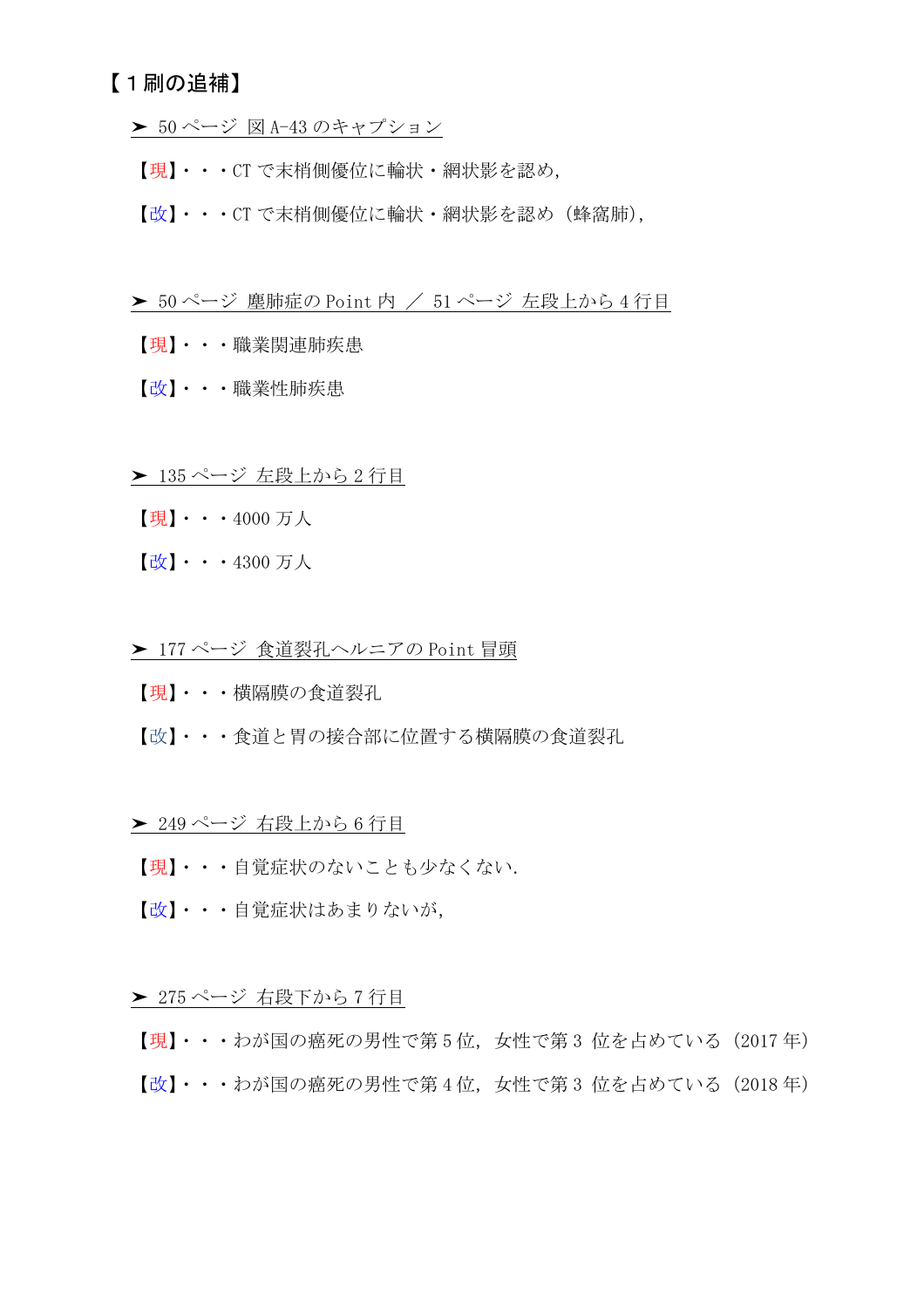- ▶ 597 ページ 右段下から7行目
- 【現】・・・(いずれも 2019 年 8 月現在指定されているものはない).
- 【改】・・・上記文章を削除する(COVID-19 により)
- > 598 ページ 表 K-8 内, 指定感染症の枠
- 【現】・・・(現在は該当なし)
- 【改】・・・新型コロナウイルス感染症(Covid-19)

上記に伴い,表右下の日付を(2020 年 11 月現在)とする.また指定期間は今のところ 2021 年 2 月 6 日までなので注意してください.

- **►** 603 ページ 表 K-14
- 【改】・・・ロタウイルスワクチンが任意接種の枠に入っていますが,2020 年 10 月より 定期接種 (A 類疾病)となりました.

## 【1刷 巻末 略語一覧の正誤】

#### ➤略語 AIP のスペル

【誤】acute interstitial pnaumonia 【正】acute interstitial pneumonia

#### >略語 AL のスペルと日本語訳

- 【誤】immunoglobulin light chain 免疫グロブリン軽鎖
- 【正】amyloidosis of Ig light chain type 軽鎖アミロイドーシス

#### **▶略語 ALS の日本語訳**

【誤】二次救命措置 【正】二次救命処置

#### ➤略語 APC のスペル

【誤】argon-plasma coaglation 【正】argon-plasma coagulation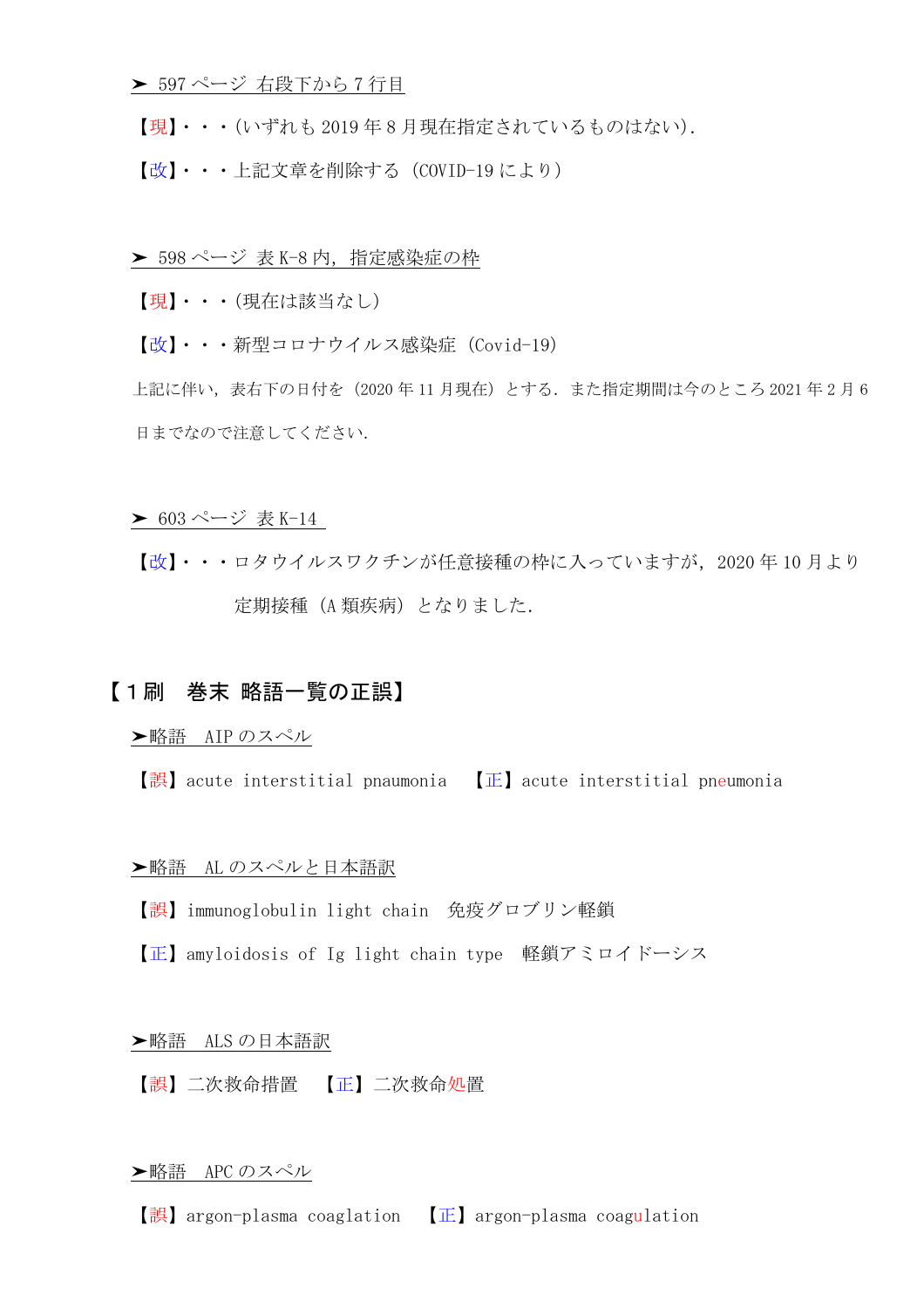【誤】atypical squamous cells of undetermined signification

【正】atypical squamous cells of undetermined significance

#### **►略語 ATRA のスペル**

【誤】all trans-retioic acid 【正】all trans-retinoic acid

#### >略語 BFP の日本語訳

【誤】生物学的偽陽性 【正】生物学的偽陽性反応

### ▶略語 BTR のスペルと日本語訳

【誤】tyrosine ratio チロシン比

【正】branched chain amino acid and tyrosine ratio 総分岐鎖アミノ酸/チロシンモル比

### **►略語 CAST のスペル**

【誤】The Cardiac Arrhythmia Suppression Traial

【正】The Cardiac Arrhythmia Suppression Trial

### **▶略語 CF (法) のスペル**

【誤】comlement fixation(test) 【正】complement fixation(test)

#### ➤略語 CMV のスペル

【誤】continuous mandatory ventilation 【正】controlled mechanical ventilation

#### **▶略語 CRGP の略語とスペル**

- 【誤】CRGP calcitonin gene-related peptide
- 【正】CGRP calcitonin gene-releasing peptide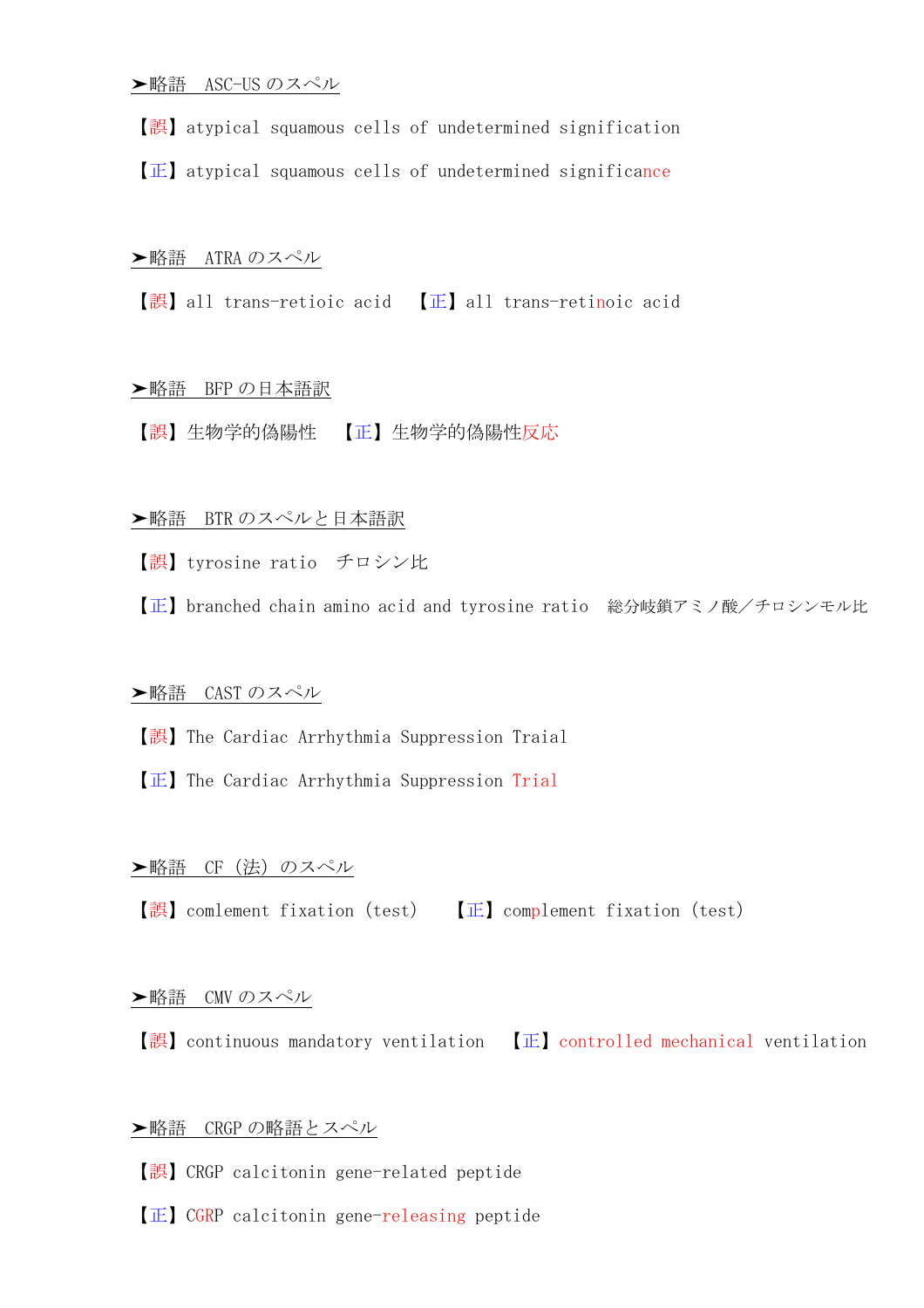【誤】colony stimulating facter 【正】colony stimulating factor

### ➤略語 DLV の日本語訳

【誤】デラベルジン 【正】デラビルジン

**▶略語 EGPAのスペル** 

- 【誤】eosinophilic granulomatosis with polyangitis
- 【正】eosinophilic granulomatosis with polyangiitis

### **▶略語 ERV のスペル**

【誤】exipiratory reverse volume 【正】expiratory reserve volume

#### **➤略語 EVの略語**

【誤】EV enviomycin 【正】EVM enviomycin

#### **▶略語 FHH の日本語訳**

- 【誤】家族性低カルシウム尿性高カルシウム血症症候群
- 【正】家族性低カルシウム尿性高カルシウム血症

#### ➤略語 GHRP-2 負荷試験

【誤】GHRP-2 負荷試験 response to growth hormone-releasing peptide-2 成長ホル モン放出ペプチド2負荷試験

【正】GHRP-2 growth hormone-releasing peptide-2 成長ホルモン放出ペプチド 2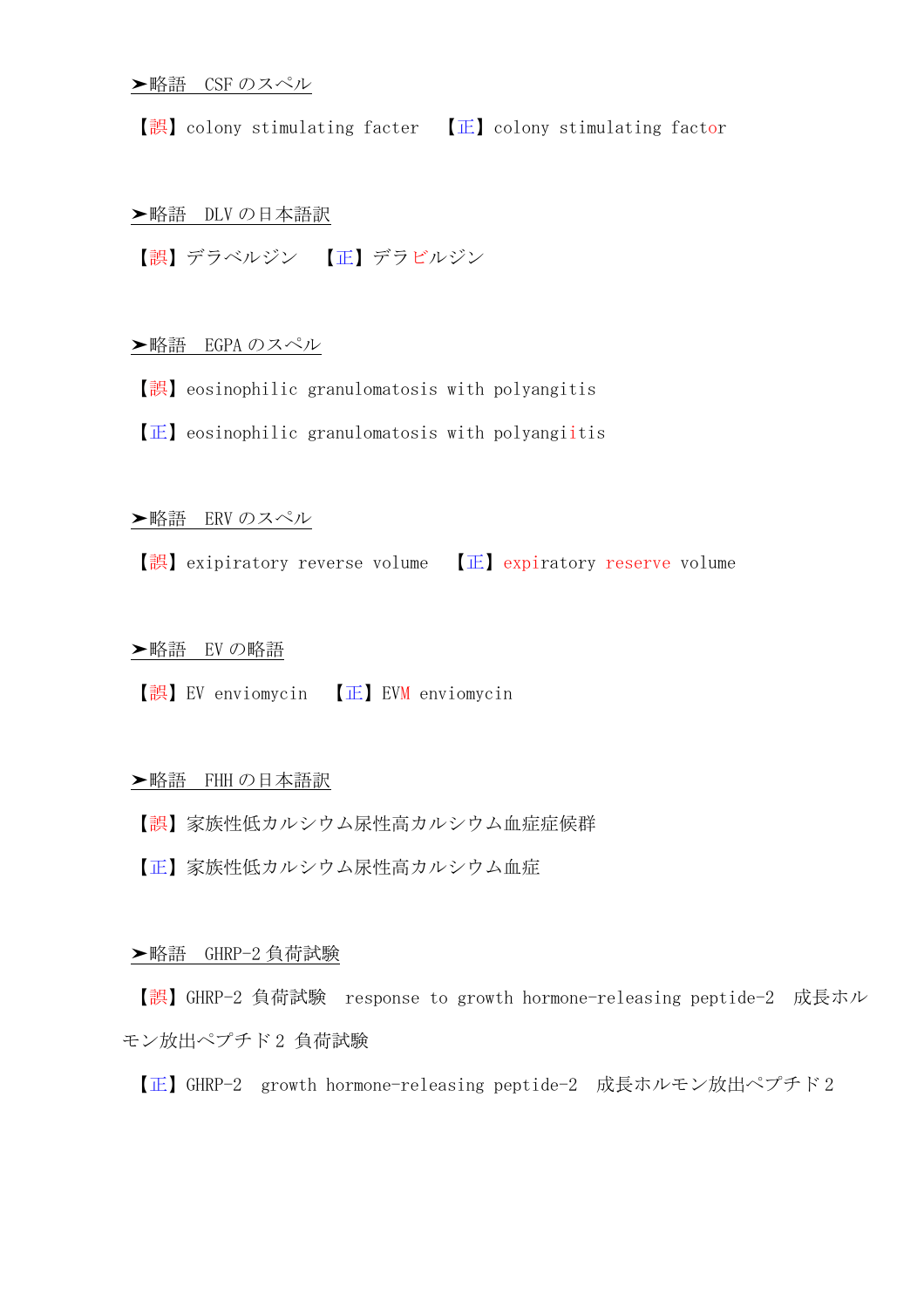【誤】hospital-aquired pneumonia 【正】hospital-acquired pneumonia

### **►略語 HFpEF のスペル**

- 【誤】heart failure with preserved ejection function
- 【正】heart failure with preserved ejection fraction

#### **▶略語 HMG-CoA のスペルと日本語訳**

- 【誤】hydroxymethylglutaryl-CoA reductase ヒドロキシメチルグルタリル CoA レダクターゼ
- 【正】hydroxymethylglutaryl-CoA ヒドロキシメチルグルタリル CoA

#### **▶略語 ICD のスペル**

- 【誤】implantable cardioverter difibrillator
- 【正】implantable cardioverter defibrillator

#### **▶略語 IRV のスペル**

【誤】inspirary reverse volume 【正】inspiratory reserve volume

### **►略語 MCT のスペル**

【誤】mucinos cystic tumor 【正】mucinous cystic tumor

#### **►略語 MDRTB のスペル**

【誤】multidrug-resistant tuberculos 【正】multidrug-resistant tuberculosis

#### ➤略語 MMT のスペル

【誤】manual mascle test 【正】manual muscle test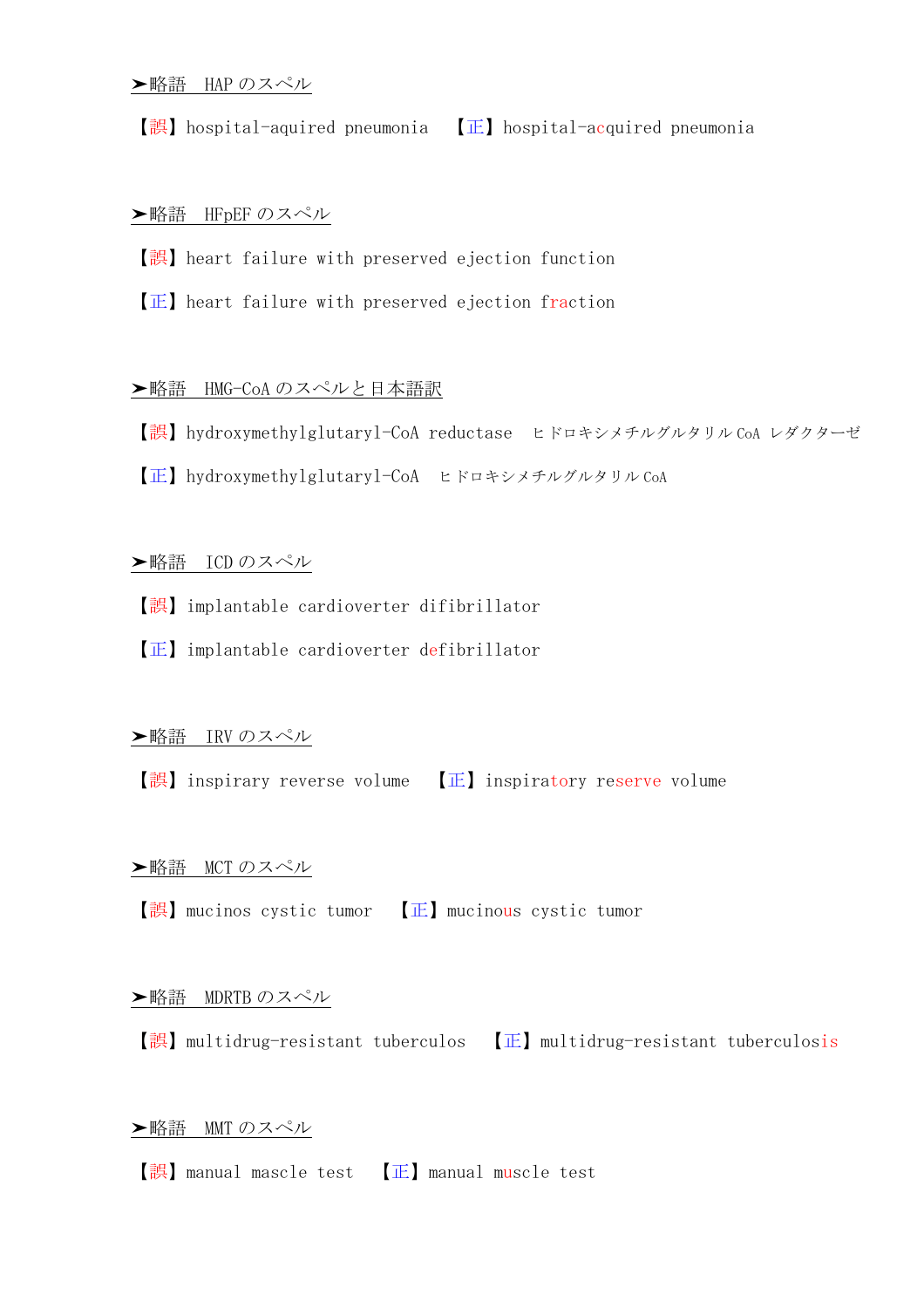【誤】negative for intraepithelial lesion of malignancy

【正】negative for intraepithelial lesion or malignancy

#### **▶略語 PA 法のスペル**

【誤】 particle aggulutination test 【正】 particle agglutination test

#### **►略語 PCOS のスペル**

【誤】polycystic ovary symdrome 【正】polycystic ovary syndrome

#### **►略語 RDS のスペル**

【誤】respiratory destress syndrome 【正】respiratory distress syndrome

#### **▶略語 RIの日本語訳**

【誤】放射線同位元素 【正】放射性同位元素

### **▶略語 RIFLE の日本語訳**

【誤】(急性腎障害の RIFLE 診断基準) 【正】(急性腎障害の)RIFLE 診断基準

#### ➤略語 SM の日本語訳

【誤】ストレプトマインシン 【正】ストレプトマイシン

### **▶略語 ST 合剤の日本語訳**

- 【誤】サルファメソキサゾール/トリメトプリム
- 【正】スルファメソキサゾール/トリメトプリム